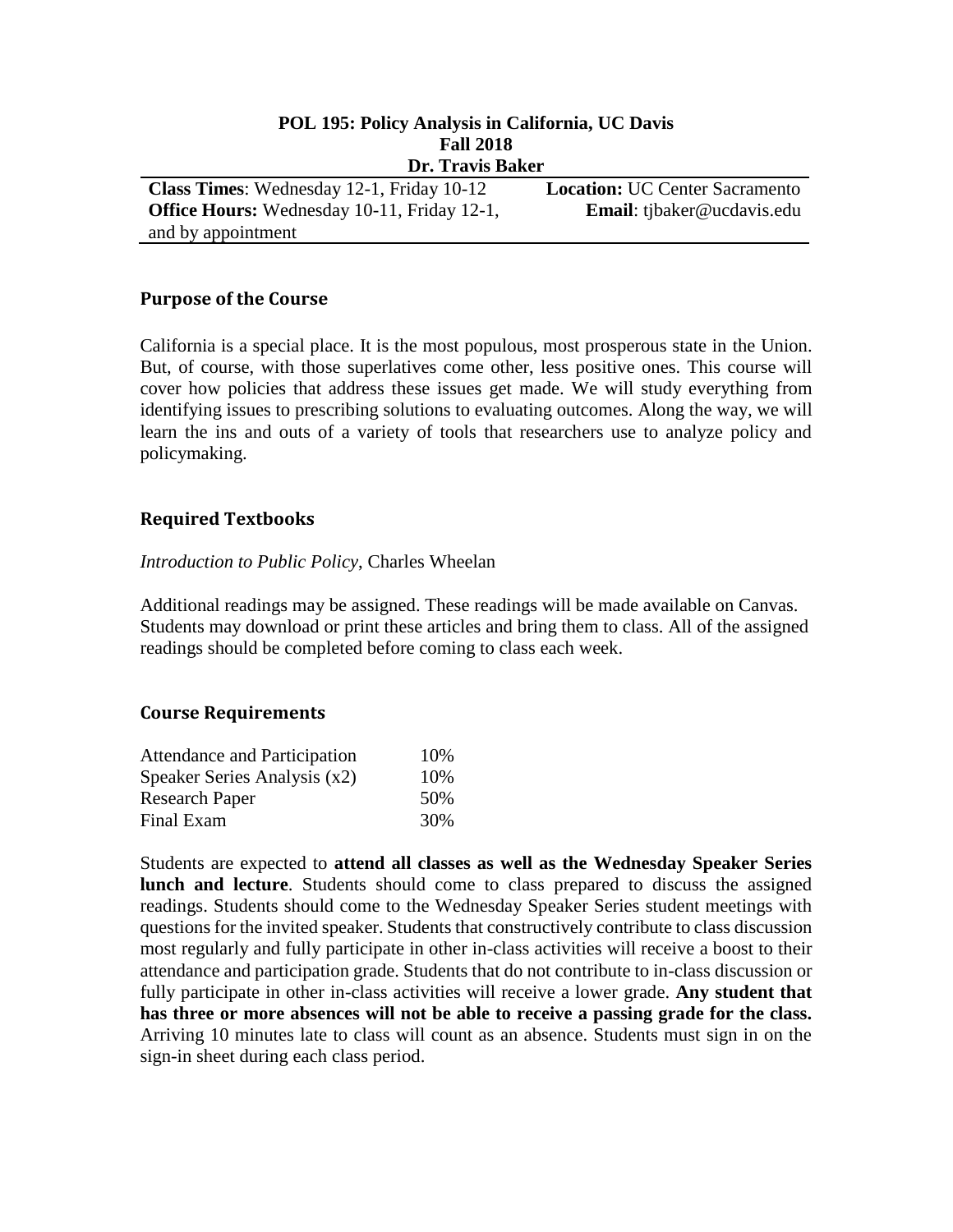During the course of the quarter students will complete **two Speaker Series Analysis papers** (1-1.5 pages) based on the Wednesday Speakers Series presentations. The analysis papers will not only encourage attendance at the Speakers Series but will also give students a chance to develop their analytical skills. The objective of these papers is to critically analyze and not just summarize the presentations. For example, analysis papers may discuss potential alternative explanations for findings or ways to approach the topic of research; relate to other readings from the current or previous weeks; evaluate the conception, operationalization, and measurement of important variables; suggest hypotheses for future research; and discuss potential implications for these findings for California and the United States, among others. Analyses are due on Canvas one week after the presentation. Late assignments will be penalized 5% for each day they are late, including weekends. Attendance is required at all of the Wednesday Speaker Series events (private lunches and public talks).

Students will complete a **Research Paper** (15-20 pages). This research paper will examine an important public policy issue in California politics. Students will be required to submit a Research Proposal at the beginning of the third week of the course. Details on the Research Paper and Research Proposal will be provided. The Research Paper will be due during the last week of the course. Late papers will be penalized 5% for each day they are late, including weekends. Papers that are more than three days late will not be accepted. All written work must reflect your own scholarship, in line with the UC Davis Code of Academic Conduct. For guidelines on avoiding plagiarism see the SJA at http://sja.ucdavis.edu/. You are expected to be aware of these guidelines; ignorance of guidelines does not excuse a violation.

The **Final Exam** will take place during finals week during our assigned class period. The Final Exam will be held at UC Center Sacramento. The exam will cover the weekly readings and the material discussed in class. A study guide for the exam will be provided at least a week before the scheduled exam time. Some of the material on the exam will be discussed in the class but not in the reading, and some of it will be discussed in the reading but not covered in depth in class. It is important that students do all of the reading and attend all class meetings.

It goes without saying that all of your graded work must be done by you without assistance from others. You are encouraged to discuss the class and materials with others, but your answers to exam questions and your written essays must be yours and yours alone, with proper attribution for sources you wish to cite. If you are unfamiliar with the University's policy on academic dishonesty and associated penalties, see http://sja.ucdavis.edu/.

## **Students with Disabilities**

Any student who, because of a disability, may require some special arrangements in order to meet any of the course requirements should contact the instructor as soon as possible to make necessary accommodations. It is the responsibility of the student to request